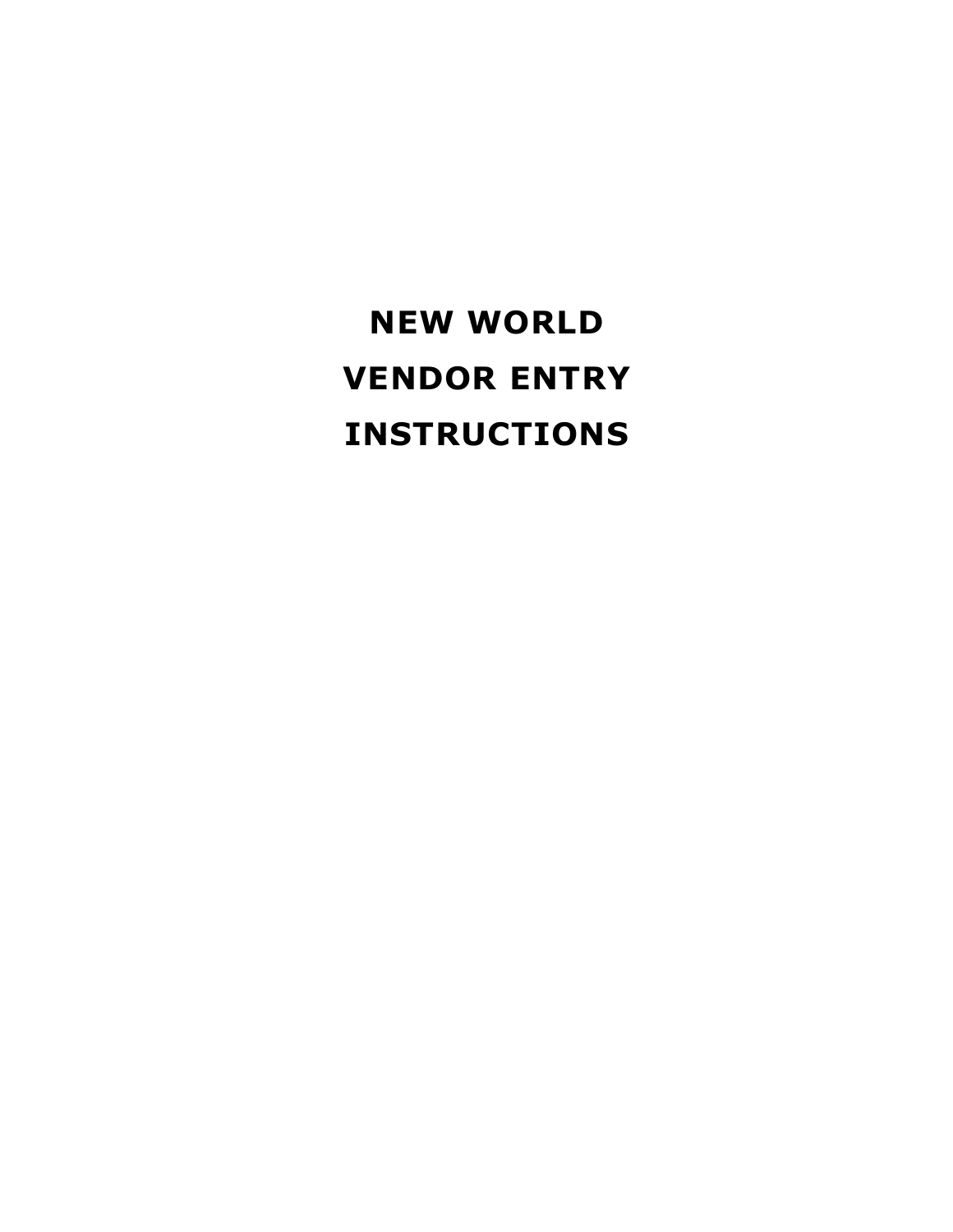**In New World – Go To: Financial Management – Procurement – Vendor Change Request.**



#### **When you are in Vendor Change Request List select Add Vendor:**



|                 | <b>Delete</b> | <b>Add Vendor</b> | <b>Alter Vendor</b> |
|-----------------|---------------|-------------------|---------------------|
| Vendor:         |               |                   |                     |
| Effective Date: |               |                   |                     |

**First and foremost be sure to check the Active Box prior to entering the vendor information:**

| new world<br>myFavorites   Financial Management   Human Resources   Mainte |   |  |  |  |  |  |  |  |  |
|----------------------------------------------------------------------------|---|--|--|--|--|--|--|--|--|
| <b>Vendor Change Request List</b><br>Vendor Change Request Entry           |   |  |  |  |  |  |  |  |  |
| 6日目Z General                                                               |   |  |  |  |  |  |  |  |  |
| Vendor<br><b>Effective Date</b>                                            | m |  |  |  |  |  |  |  |  |
| Active $ $ $\checkmark$<br><b>Last Name / Business</b>                     |   |  |  |  |  |  |  |  |  |
| <b>First Name</b>                                                          |   |  |  |  |  |  |  |  |  |
| Middle Name                                                                |   |  |  |  |  |  |  |  |  |
| Suffix                                                                     | ◡ |  |  |  |  |  |  |  |  |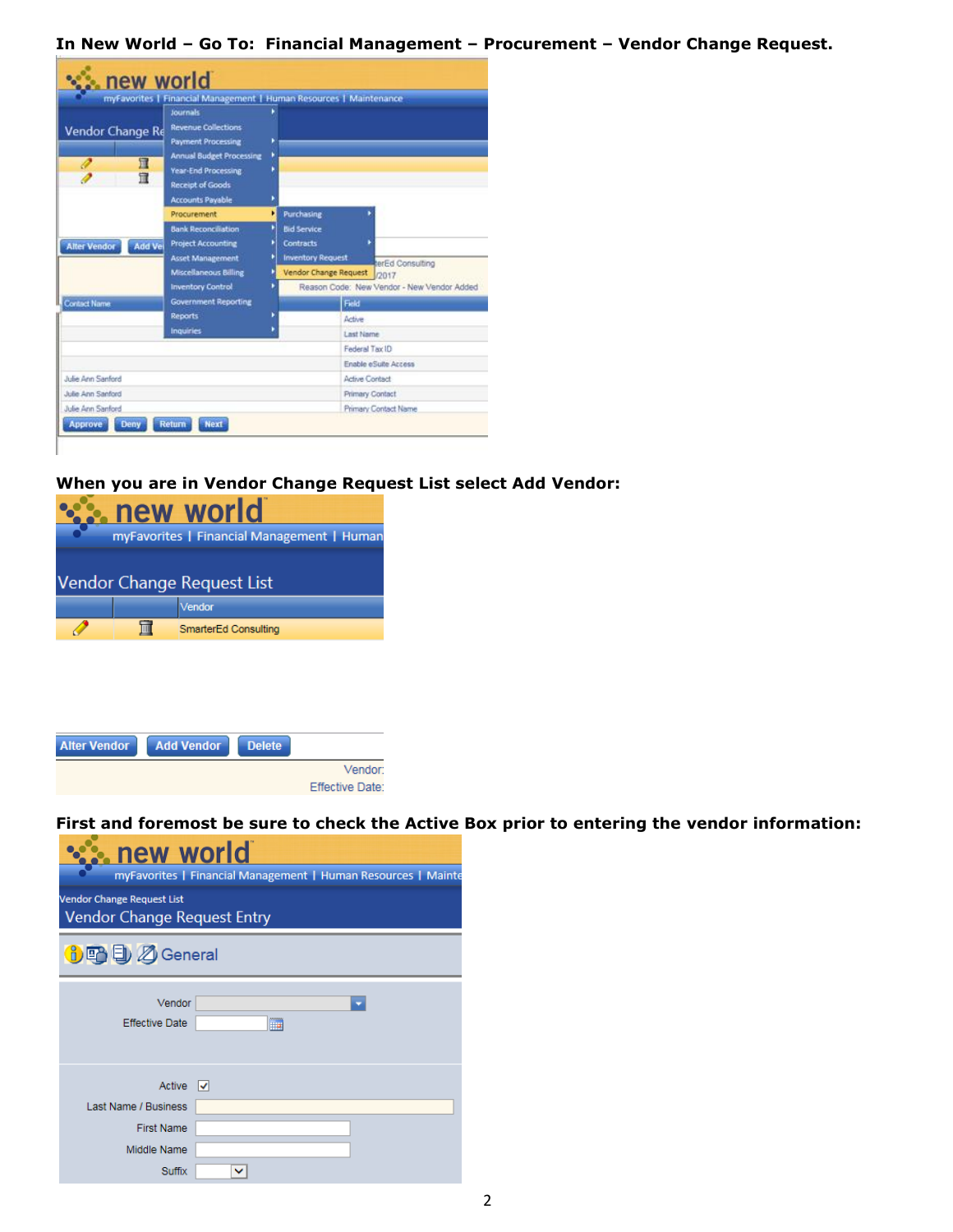#### **Vendor Entry**

**Enter vendor information using W9 supplied and signed by vendor (Sample W9 Screen Shot below). W9 must have:**

- **Current version date December 2014**
- **Physical address, we cannot accept a PO box address**
- **Signed by vendor with current date**

#### **When entering in New World:**

- **Only capitalize first initial, last name, and business name.**
- **No abreviated names or street addresses**

|                                                               | Vendor Change Request List                                                                                                                                                 | Vendor Change Request Entry                                                                                                                                                                                                                                                                                                                                                                                                                                                                                                                                                                                                                                                                                                                                                                                                                                                                                                                                                                                       |   |                                                                             |      |                                                                 |   |                                                                                                                                                                                                                                               |                  |        |  |
|---------------------------------------------------------------|----------------------------------------------------------------------------------------------------------------------------------------------------------------------------|-------------------------------------------------------------------------------------------------------------------------------------------------------------------------------------------------------------------------------------------------------------------------------------------------------------------------------------------------------------------------------------------------------------------------------------------------------------------------------------------------------------------------------------------------------------------------------------------------------------------------------------------------------------------------------------------------------------------------------------------------------------------------------------------------------------------------------------------------------------------------------------------------------------------------------------------------------------------------------------------------------------------|---|-----------------------------------------------------------------------------|------|-----------------------------------------------------------------|---|-----------------------------------------------------------------------------------------------------------------------------------------------------------------------------------------------------------------------------------------------|------------------|--------|--|
|                                                               | D吗日ZGeneral                                                                                                                                                                |                                                                                                                                                                                                                                                                                                                                                                                                                                                                                                                                                                                                                                                                                                                                                                                                                                                                                                                                                                                                                   |   |                                                                             |      |                                                                 |   |                                                                                                                                                                                                                                               |                  |        |  |
|                                                               | Vendor<br><b>Effective Date</b>                                                                                                                                            | 08/14/2017<br><b>Tip</b>                                                                                                                                                                                                                                                                                                                                                                                                                                                                                                                                                                                                                                                                                                                                                                                                                                                                                                                                                                                          | ٠ |                                                                             |      | Reason Code<br>Comment                                          |   | New Vendor - New Vendor Adder V                                                                                                                                                                                                               |                  |        |  |
|                                                               | Active<br>Last Name / Business<br><b>First Name</b><br>Middle Name<br><b>Suffix</b>                                                                                        | $\vert \checkmark$<br>Doe<br><b>Jan</b><br>v                                                                                                                                                                                                                                                                                                                                                                                                                                                                                                                                                                                                                                                                                                                                                                                                                                                                                                                                                                      |   |                                                                             |      |                                                                 |   |                                                                                                                                                                                                                                               |                  |        |  |
| Contact                                                       |                                                                                                                                                                            |                                                                                                                                                                                                                                                                                                                                                                                                                                                                                                                                                                                                                                                                                                                                                                                                                                                                                                                                                                                                                   |   |                                                                             | ID's |                                                                 |   |                                                                                                                                                                                                                                               |                  |        |  |
|                                                               | <b>Contact Name</b><br>Address<br>Zip Code<br>City                                                                                                                         | Jan Doe<br>123 Any Street<br>12345<br>Anytown                                                                                                                                                                                                                                                                                                                                                                                                                                                                                                                                                                                                                                                                                                                                                                                                                                                                                                                                                                     | v |                                                                             |      | Federal Tax ID<br>State Tax ID<br><b>Social Security Number</b> |   | 123-45-6789                                                                                                                                                                                                                                   |                  |        |  |
|                                                               | <b>State</b>                                                                                                                                                               | $MI - Michic \vee$                                                                                                                                                                                                                                                                                                                                                                                                                                                                                                                                                                                                                                                                                                                                                                                                                                                                                                                                                                                                |   |                                                                             |      |                                                                 |   |                                                                                                                                                                                                                                               |                  |        |  |
| N<br>Instructions on page<br>Print or type<br><b>Specific</b> | Department of the Treasury<br>Internal Revenue Service<br>Jane Doe<br>Individual/sole proprietor or<br>single-member LLC<br>◯ Other (see instructions) ▶<br>123 Any Street | 1 Name (as shown on your income tax return). Name is required on this line; do not leave this line blank.<br>2 Business name/disregarded entity name, if different from above<br>3 Check appropriate box for federal tax classification; check only one of the following seven boxes:<br>C Corporation<br>Limited liability company. Enter the tax classification (C=C corporation, S=S corporation, P=partnership) ▶<br>Note. For a single-member LLC that is disregarded, do not check LLC; check the appropriate box in the line above for<br>the tax classification of the single-member owner.<br>5 Address (number, street, and apt. or suite no.)                                                                                                                                                                                                                                                                                                                                                          |   | <b>Identification Number and Certification</b><br>S Corporation Partnership |      | Trust/estate<br>Requester's name and address (optional)         |   | 4 Exemptions (codes apply only to<br>certain entities, not individuals; see<br>instructions on page 3):<br>Exempt payee code (if any)<br>Exemption from FATCA reporting<br>code (if any)<br>(Applies to accounts maintained outside the U.S.) | send to the IRS. |        |  |
| See                                                           | 6 City, state, and ZIP code<br>Anytown, MI 12345                                                                                                                           |                                                                                                                                                                                                                                                                                                                                                                                                                                                                                                                                                                                                                                                                                                                                                                                                                                                                                                                                                                                                                   |   |                                                                             |      |                                                                 |   |                                                                                                                                                                                                                                               |                  |        |  |
| Part I<br>TIN on page 3.                                      | 7 List account number(s) here (optional)<br>guidelines on whose number to enter.                                                                                           | Taxpayer Identification Number (TIN)<br>Enter your TIN in the appropriate box. The TIN provided must match the name given on line 1 to avoid<br>backup withholding. For individuals, this is generally your social security number (SSN). However, for a<br>resident alien, sole proprietor, or disregarded entity, see the Part I instructions on page 3. For other<br>entities, it is your employer identification number (EIN). If you do not have a number, see How to get a<br>Note. If the account is in more than one name, see the instructions for line 1 and the chart on page 4 for                                                                                                                                                                                                                                                                                                                                                                                                                    |   |                                                                             |      | Social security number<br>2<br>1<br>or                          | 3 | 5<br>4<br><b>Employer identification number</b>                                                                                                                                                                                               | 6                | 7<br>8 |  |
| Part II                                                       | <b>Certification</b>                                                                                                                                                       |                                                                                                                                                                                                                                                                                                                                                                                                                                                                                                                                                                                                                                                                                                                                                                                                                                                                                                                                                                                                                   |   |                                                                             |      |                                                                 |   |                                                                                                                                                                                                                                               |                  |        |  |
|                                                               | Under penalties of perjury, I certify that:                                                                                                                                | 1. The number shown on this form is my correct taxpayer identification number (or I am waiting for a number to be issued to me); and<br>2. I am not subject to backup withholding because: (a) I am exempt from backup withholding, or (b) I have not been notified by the Internal Revenue<br>Service (IRS) that I am subject to backup withholding as a result of a failure to report all interest or dividends, or (c) the IRS has notified me that I am<br>no longer subject to backup withholding; and<br>3. I am a U.S. citizen or other U.S. person (defined below); and<br>4. The FATCA code(s) entered on this form (if any) indicating that I am exempt from FATCA reporting is correct.<br>Certification instructions. You must cross out item 2 above if you have been notified by the IRS that you are currently subject to backup withholding<br>because you have failed to report all interest and dividends on your tax return. For real estate transactions, item 2 does not apply. For mortgage |   |                                                                             |      |                                                                 |   |                                                                                                                                                                                                                                               |                  |        |  |
| Sign                                                          | instructions on page 3.<br><b>Signature of</b>                                                                                                                             | interest paid, acquisition or abandonment of secured property, cancellation of debt, contributions to an individual retirement arrangement (IRA), and<br>generally, payments other than interest and dividends, you are not required to sign the certification, but you must provide your correct TIN. See the                                                                                                                                                                                                                                                                                                                                                                                                                                                                                                                                                                                                                                                                                                    |   |                                                                             |      |                                                                 |   |                                                                                                                                                                                                                                               |                  |        |  |

Here  $U.S. person \triangleright$ 

Date  $\blacktriangleright$ 

teresti. 1000 E (student leen isterest). 1000 T وأستمرئ المستقصين المناسب  $\sim$ 

#### **Click Save.**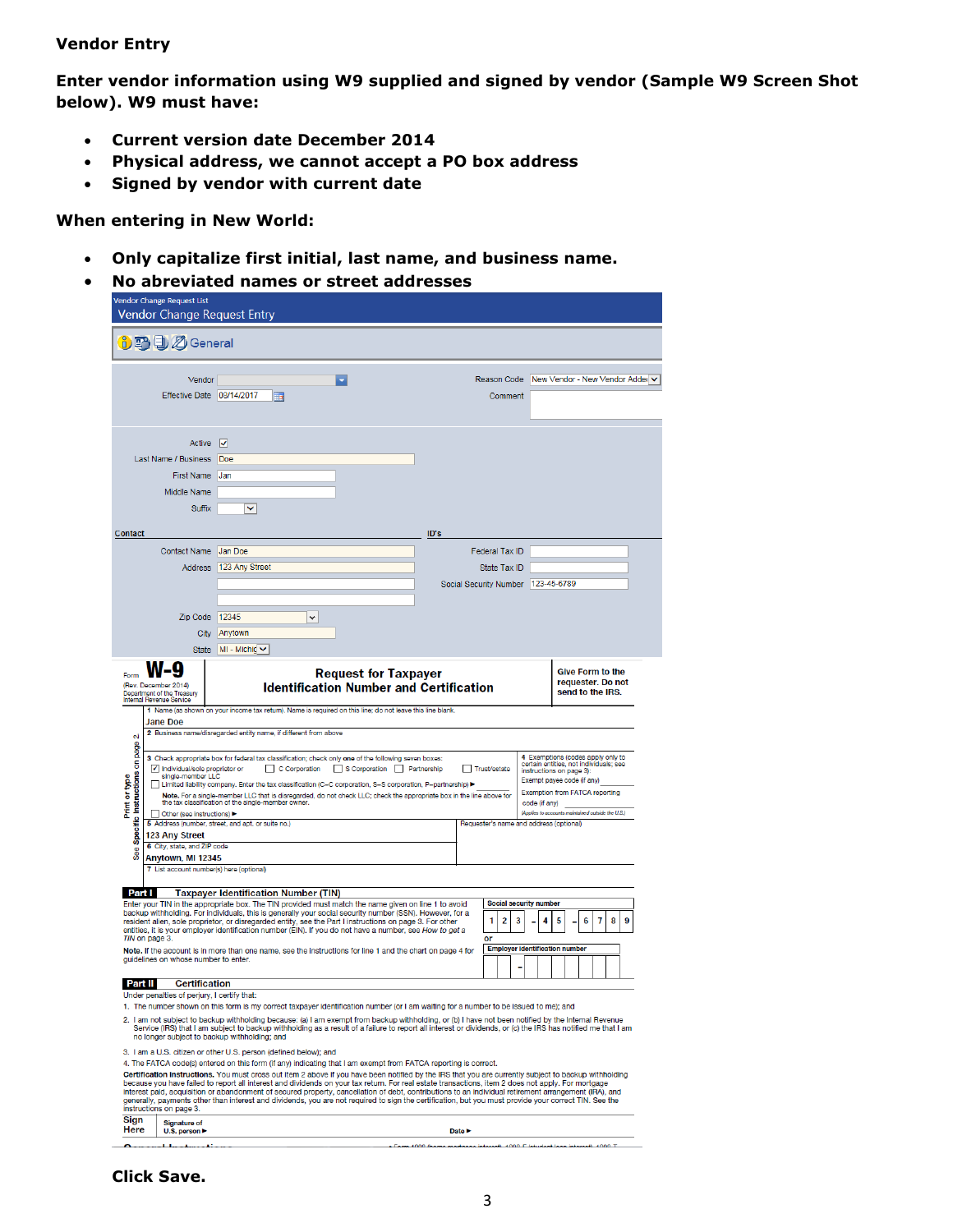## **Doing Business as "DBA" Vendor**

## **Vendor Entry for a Company that operates as a DBA: (See Sample W9 Following Screen).**

|                                                                                                                                                                                                                                                                                                                                                                                                                                                                                                                                                                                                                                                                                                                                                                                                                                                 | Vendor Change Request List<br>Vendor Change Request Entry                                                                                                                                                                                               |                                                                                                                                                                                                                                                                                                                                                                                                                                                                                                                                                                                                                  |                            |                                                         |                                                                                  |                                                                                                                                                                                                                                     |   |
|-------------------------------------------------------------------------------------------------------------------------------------------------------------------------------------------------------------------------------------------------------------------------------------------------------------------------------------------------------------------------------------------------------------------------------------------------------------------------------------------------------------------------------------------------------------------------------------------------------------------------------------------------------------------------------------------------------------------------------------------------------------------------------------------------------------------------------------------------|---------------------------------------------------------------------------------------------------------------------------------------------------------------------------------------------------------------------------------------------------------|------------------------------------------------------------------------------------------------------------------------------------------------------------------------------------------------------------------------------------------------------------------------------------------------------------------------------------------------------------------------------------------------------------------------------------------------------------------------------------------------------------------------------------------------------------------------------------------------------------------|----------------------------|---------------------------------------------------------|----------------------------------------------------------------------------------|-------------------------------------------------------------------------------------------------------------------------------------------------------------------------------------------------------------------------------------|---|
|                                                                                                                                                                                                                                                                                                                                                                                                                                                                                                                                                                                                                                                                                                                                                                                                                                                 | D吗日のGeneral                                                                                                                                                                                                                                             |                                                                                                                                                                                                                                                                                                                                                                                                                                                                                                                                                                                                                  |                            |                                                         |                                                                                  |                                                                                                                                                                                                                                     |   |
|                                                                                                                                                                                                                                                                                                                                                                                                                                                                                                                                                                                                                                                                                                                                                                                                                                                 | Vendor<br>Effective Date 08/17/2017                                                                                                                                                                                                                     | <b>THE</b>                                                                                                                                                                                                                                                                                                                                                                                                                                                                                                                                                                                                       |                            | Reason Code<br>Comment                                  |                                                                                  | New Vendor - New Vendor Addel ∨                                                                                                                                                                                                     |   |
|                                                                                                                                                                                                                                                                                                                                                                                                                                                                                                                                                                                                                                                                                                                                                                                                                                                 | Active<br>Last Name / Business<br><b>First Name</b><br>Middle Name<br><b>Suffix</b><br>Contact                                                                                                                                                          | ₩<br>Jim's Local Hardware Store<br>v                                                                                                                                                                                                                                                                                                                                                                                                                                                                                                                                                                             | ID's                       | <b>Federal Tax ID</b>                                   |                                                                                  |                                                                                                                                                                                                                                     |   |
|                                                                                                                                                                                                                                                                                                                                                                                                                                                                                                                                                                                                                                                                                                                                                                                                                                                 | <b>Contact Name</b><br>Address                                                                                                                                                                                                                          | <b>Smith Building Products</b><br>123 Any Street                                                                                                                                                                                                                                                                                                                                                                                                                                                                                                                                                                 |                            | State Tax ID                                            |                                                                                  |                                                                                                                                                                                                                                     |   |
|                                                                                                                                                                                                                                                                                                                                                                                                                                                                                                                                                                                                                                                                                                                                                                                                                                                 |                                                                                                                                                                                                                                                         |                                                                                                                                                                                                                                                                                                                                                                                                                                                                                                                                                                                                                  |                            | Social Security Number                                  | 123-45-6789                                                                      |                                                                                                                                                                                                                                     |   |
|                                                                                                                                                                                                                                                                                                                                                                                                                                                                                                                                                                                                                                                                                                                                                                                                                                                 | Zip Code<br>City<br><b>State</b>                                                                                                                                                                                                                        | 12345<br>v<br>Anytown<br>MI - Michic $\vee$                                                                                                                                                                                                                                                                                                                                                                                                                                                                                                                                                                      |                            |                                                         |                                                                                  |                                                                                                                                                                                                                                     |   |
| Form                                                                                                                                                                                                                                                                                                                                                                                                                                                                                                                                                                                                                                                                                                                                                                                                                                            | (Rev. December 2014)<br>Department of the Treasury<br>Internal Revenue Service                                                                                                                                                                          | <b>Request for Taxpayer</b><br><b>Identification Number and Certification</b><br>1 Name (as shown on your income tax retum). Name is required on this line; do not leave this line blank.<br>Smith Building Products (DBA = Doing Business As) (Parent company)                                                                                                                                                                                                                                                                                                                                                  |                            |                                                         |                                                                                  | <b>Give Form to the</b><br>requester. Do not<br>send to the IRS.                                                                                                                                                                    |   |
| ۵i<br>page<br>Instructions on<br>Print or type<br>Specific<br><b>See</b>                                                                                                                                                                                                                                                                                                                                                                                                                                                                                                                                                                                                                                                                                                                                                                        | √ Individual/sole proprietor or<br>single-member LLC<br>Other (see instructions)<br>5 Address (number, street, and apt. or suite no.)<br>123 Any Street<br>6 City, state, and ZIP code<br>Anytown, MI 12345<br>7 List account number(s) here (optional) | 2 Business name/disregarded entity name, if different from above<br>Jim's Local Hardware Store (DBA Name will go on the Last Name/Business entry field in NW)<br>3 Check appropriate box for federal tax classification; check only one of the following seven boxes:<br>S Corporation Partnership<br>C Corporation<br>Limited liability company. Enter the tax classification (C=C corporation, S=S corporation, P=partnership) ▶<br>Note. For a single-member LLC that is disregarded, do not check LLC; check the appropriate box in the line above for<br>the tax classification of the single-member owner. |                            | Trust/estate<br>Requester's name and address (optional) | code (if any)                                                                    | 4 Exemptions (codes apply only to<br>certain entities, not individuals; see<br>instructions on page 3):<br>Exempt payee code (if any)<br><b>Exemption from FATCA reporting</b><br>(Applies to accounts maintained outside the U.S.) |   |
| Part I                                                                                                                                                                                                                                                                                                                                                                                                                                                                                                                                                                                                                                                                                                                                                                                                                                          |                                                                                                                                                                                                                                                         | <b>Taxpaver Identification Number (TIN)</b>                                                                                                                                                                                                                                                                                                                                                                                                                                                                                                                                                                      |                            |                                                         |                                                                                  |                                                                                                                                                                                                                                     |   |
|                                                                                                                                                                                                                                                                                                                                                                                                                                                                                                                                                                                                                                                                                                                                                                                                                                                 | TIN on page 3.<br>guidelines on whose number to enter.                                                                                                                                                                                                  | Enter your TIN in the appropriate box. The TIN provided must match the name given on line 1 to avoid<br>backup withholding. For individuals, this is generally your social security number (SSN). However, for a<br>resident alien, sole proprietor, or disregarded entity, see the Part I instructions on page 3. For other<br>entities, it is your employer identification number (EIN). If you do not have a number, see How to get a<br>Note. If the account is in more than one name, see the instructions for line 1 and the chart on page 4 for                                                           |                            | 2<br>1<br>or                                            | <b>Social security number</b><br>3<br>4<br><b>Employer identification number</b> | 5<br>8<br>6<br>7                                                                                                                                                                                                                    | 9 |
| Part II                                                                                                                                                                                                                                                                                                                                                                                                                                                                                                                                                                                                                                                                                                                                                                                                                                         | <b>Certification</b><br>Under penalties of perjury, I certify that:                                                                                                                                                                                     |                                                                                                                                                                                                                                                                                                                                                                                                                                                                                                                                                                                                                  |                            |                                                         |                                                                                  |                                                                                                                                                                                                                                     |   |
| 1. The number shown on this form is my correct taxpayer identification number (or I am waiting for a number to be issued to me); and<br>2. I am not subject to backup withholding because: (a) I am exempt from backup withholding, or (b) I have not been notified by the Internal Revenue<br>Service (IRS) that I am subject to backup withholding as a result of a failure to report all interest or dividends, or (c) the IRS has notified me that I am<br>no longer subject to backup withholding; and                                                                                                                                                                                                                                                                                                                                     |                                                                                                                                                                                                                                                         |                                                                                                                                                                                                                                                                                                                                                                                                                                                                                                                                                                                                                  |                            |                                                         |                                                                                  |                                                                                                                                                                                                                                     |   |
| 3. I am a U.S. citizen or other U.S. person (defined below); and<br>4. The FATCA code(s) entered on this form (if any) indicating that I am exempt from FATCA reporting is correct.<br>Certification instructions. You must cross out item 2 above if you have been notified by the IRS that you are currently subject to backup withholding<br>because you have failed to report all interest and dividends on your tax return. For real estate transactions, item 2 does not apply. For mortgage<br>interest paid, acquisition or abandonment of secured property, cancellation of debt, contributions to an individual retirement arrangement (IRA), and<br>generally, payments other than interest and dividends, you are not required to sign the certification, but you must provide your correct TIN. See the<br>instructions on page 3. |                                                                                                                                                                                                                                                         |                                                                                                                                                                                                                                                                                                                                                                                                                                                                                                                                                                                                                  |                            |                                                         |                                                                                  |                                                                                                                                                                                                                                     |   |
| Sign<br>Here                                                                                                                                                                                                                                                                                                                                                                                                                                                                                                                                                                                                                                                                                                                                                                                                                                    | Signature of<br>U.S. person                                                                                                                                                                                                                             |                                                                                                                                                                                                                                                                                                                                                                                                                                                                                                                                                                                                                  | Date $\blacktriangleright$ |                                                         |                                                                                  |                                                                                                                                                                                                                                     |   |
|                                                                                                                                                                                                                                                                                                                                                                                                                                                                                                                                                                                                                                                                                                                                                                                                                                                 |                                                                                                                                                                                                                                                         |                                                                                                                                                                                                                                                                                                                                                                                                                                                                                                                                                                                                                  |                            |                                                         |                                                                                  |                                                                                                                                                                                                                                     |   |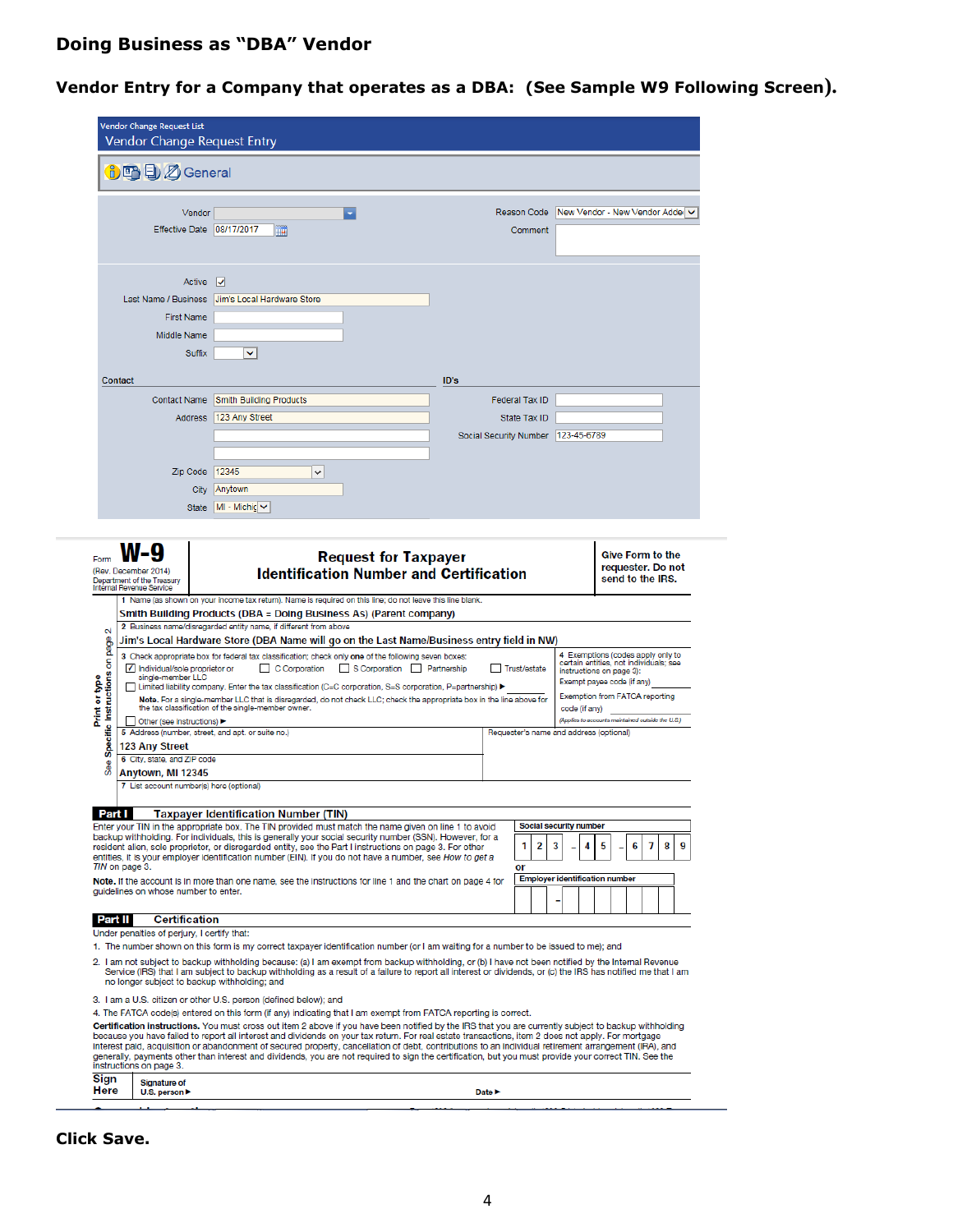**To add Vendor W9.** 

**To add the W9 to your vendor request. Click on the document button circled below. In order to attach the W9 it will need to be scanned to yourself.** 



**Once you have scanned and saved the W9:**

- **1. Drag and drop file**
- **2. After PDF is attached (green check mark) then click x in upper right corner to close.**



**Once screen is closed, the file will appear as below.**

| Vendor Change Request Entry - (Documents) |  |               |  |                      |  |              |  | G                      |  |
|-------------------------------------------|--|---------------|--|----------------------|--|--------------|--|------------------------|--|
| Status                                    |  | <b>8</b> File |  | ↑ <i>N</i> File Type |  | Changed User |  | <b>BE</b> Changed Date |  |
|                                           |  | ∇ Contains    |  | . ∀ Contains         |  | ∇ Contains   |  | $\triangledown$ On     |  |
|                                           |  | A2 W9         |  | pdf                  |  | ba1newtl     |  |                        |  |

| $1 - 1$ of 1 records       |                 |  | $\begin{array}{ c c c c c c c c c }\hline \textbf{1} & \text{next} & \text{start} & \text{show 25} & \textbf{v} & \text{records} \ \hline \end{array}$ |  |
|----------------------------|-----------------|--|--------------------------------------------------------------------------------------------------------------------------------------------------------|--|
| $\Theta$ in<br><b>Back</b> | Upload Add Link |  |                                                                                                                                                        |  |